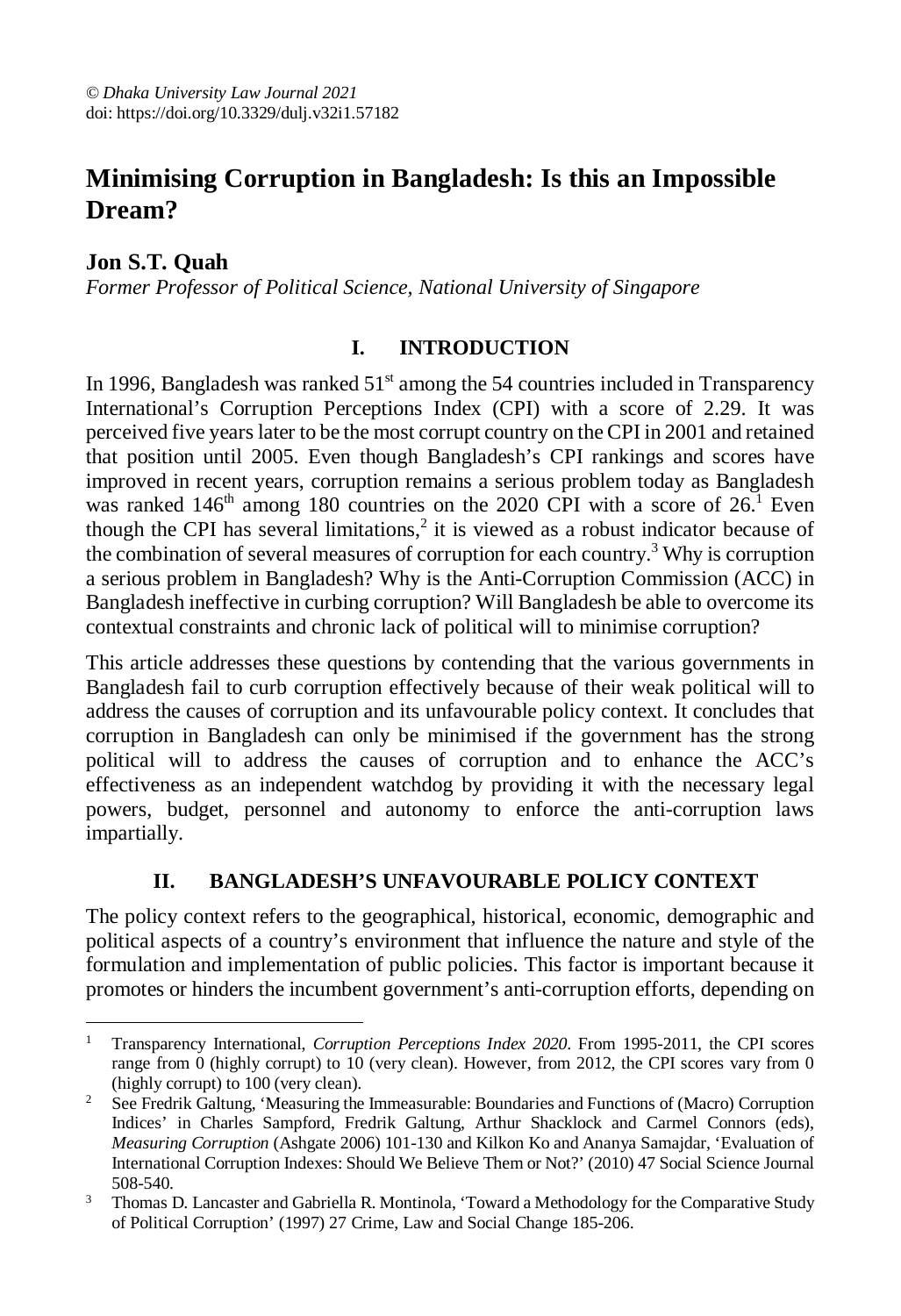whether the contextual factors are conducive or hostile to the implementation of the anti-corruption measures.<sup>4</sup>

Bangladesh is an "impaired" state because "wayward politics, poor governance and the vulnerability of the economy have produced a state that is feeble and fragmented."<sup>5</sup> It is ranked  $39<sup>th</sup>$  among 178 countries on the Fragile States Index in 2020 with a "high warning" score of 85.7.<sup>6</sup> Bangladesh's poor governance is also reflected in its performance on the World Bank's six governance indicators from 2004 to 2019. Table 1 shows that its low level of governance has increased from a total percentile rank of 87.84 in 2004 to 134.46 in 2011 but declined again to 125.5 in 2019. Voice and accountability has remained at the same level (27.59 to 27.09) in Bangladesh but the percentile ranks for the other five indicators have improved with the most significant improvements for the control of corruption  $(+14.89)$  and rule of law  $(+12.09)$ , followed by moderate increases for political stability and absence of violence (+5.05), government effectiveness (+3.36) and regulatory quality (+3.06). Bangladesh's weakest score on political stability and absence of violence is manifested in the several changes in government between the Bangladesh Nationalist Party (BNP) led by Khaleda Zia and the Awami League (AL) led by Sheikh Hasina since 1991. The Anti-Corruption Evidence Research Consortium concluded in October 2017 that Bangladesh's "overall political context remains vulnerable" because "changes in the overall political settlement constitute risk factors" which hinder the implementation of anti-corruption efforts.<sup>7</sup>

| <b>World Bank's</b>                   | 2004           |                           | 2011         | $\frac{1}{2}$ . $\frac{1}{2}$ . $\frac{1}{2}$ . $\frac{1}{2}$ . $\frac{1}{2}$ . $\frac{1}{2}$ . $\frac{1}{2}$ . $\frac{1}{2}$ . $\frac{1}{2}$ . $\frac{1}{2}$ . $\frac{1}{2}$ . $\frac{1}{2}$ | 2019         |                           |
|---------------------------------------|----------------|---------------------------|--------------|-----------------------------------------------------------------------------------------------------------------------------------------------------------------------------------------------|--------------|---------------------------|
| governance<br>indicators <sup>a</sup> | <b>Score</b> b | <b>Percentile</b><br>rank | <b>Score</b> | <b>Percentile</b><br>rank                                                                                                                                                                     | <b>Score</b> | <b>Percentile</b><br>rank |
| Voice and<br>accountability           | $-0.67$        | 27.88                     | $-0.32$      | 36.15                                                                                                                                                                                         | $-0.72$      | 27.09                     |
| Political stability and               |                |                           |              |                                                                                                                                                                                               |              |                           |
| absence of violence                   | $-1.36$        | 10.19                     | $-1.40$      | 9.00                                                                                                                                                                                          | $-0.92$      | 15.24                     |
| Government                            | $-0.82$        | 20.20                     | $-0.76$      | 24.64                                                                                                                                                                                         | $-0.74$      | 23.56                     |
| Effectiveness                         |                |                           |              |                                                                                                                                                                                               |              |                           |
| Regulatory                            | $-1.13$        | 12.32                     | $-0.81$      | 22.75                                                                                                                                                                                         | $-0.93$      | 15.38                     |
| quality                               |                |                           |              |                                                                                                                                                                                               |              |                           |
| Rule of law                           | $-1.02$        | 15.79                     | $-0.73$      | 27.70                                                                                                                                                                                         | $-0.64$      | 27.88                     |
| Control of                            | $-1.50$        | 1.46                      | $-1.09$      | 14.22                                                                                                                                                                                         | $-0.99$      | 16.35                     |
| corruption                            |                |                           |              |                                                                                                                                                                                               |              |                           |
| Total percentile                      | NA             | 87.84                     | NA           | 134.46                                                                                                                                                                                        | <b>NA</b>    | 125.5                     |
| rank <sup>c</sup>                     |                |                           |              |                                                                                                                                                                                               |              |                           |

**Table 1: Bangladesh's Low Levels of Governance (2004-2019)<sup>8</sup>**

 $\overline{a}$ 4 Jon S.T. Quah, *Curbing Corruption in Asian Countries: An Impossible Dream?* (Emerald Group Publishing 2011) 30.

<sup>5</sup> Habib Zafarullah and Redwanur Rahman, 'The Impaired State: Assessing State Capacity and Governance in Bangladesh' (2008) 21 International Journal of Public Sector Management 749.

<sup>6</sup> Fund for Peace, *Fragile States Index Annual Report 2020* (2020) 7.

<sup>7</sup> Anti-Corruption Evidence Research Consortium, 'Anti-Corruption in Bangladesh: Towards Feasible Governance Improvements' (2017) School of Oriental and African Studies, University of London Briefing Paper 003, 4.

<sup>8</sup> World Bank 'Worldwide Governance Indicators, 2004-2019' (2020) <https://info.worldbank.org/governance/wgi/Home/Reports> accessed 4 November 2020.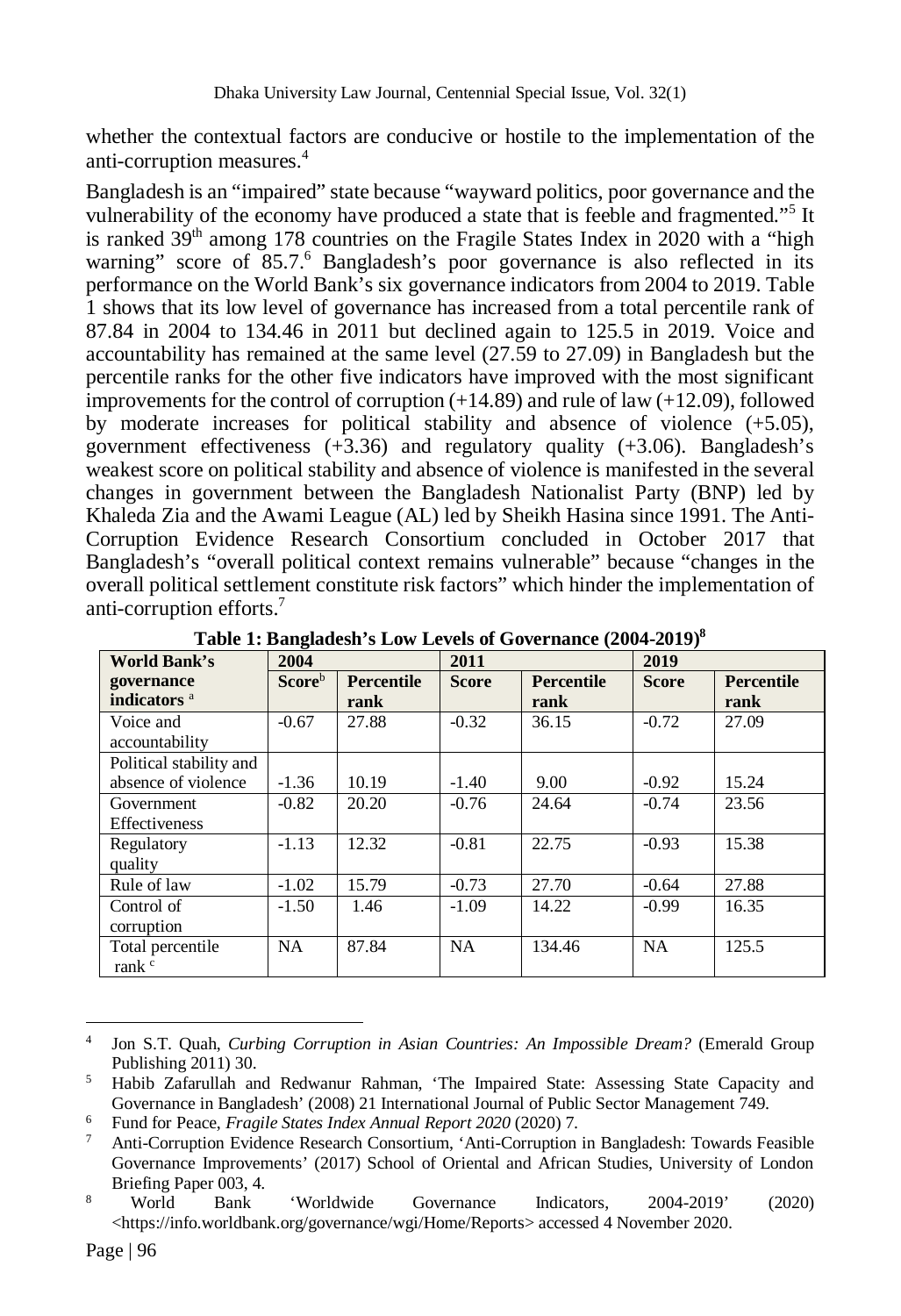**Notes:** <sup>a</sup> For the definitions of these indicators, see Daniel Kaufmann, Aart Kraay and Massimo Mastruzzi, 'Governance Matters VIII: Aggregate and Individual Governance Indicators 1996-2008' (2009) World Bank Policy Research Working Paper 4978, 6.

 $b$  The governance score ranges from -2.5 to +2.5.

 $\degree$ The total percentile rank ranges from 0 to 600 for the six indicators.

Apart from its poor governance, four aspects of Bangladesh's policy context also hinder its government's effectiveness in combating corruption. First, Bangladesh has a land area of 130,170 sq. km and its population of 163,046,160 persons is the eighth largest in the world with a population density of  $1,252$  persons per sq. km.<sup>9</sup> This means that the ACC faces the tremendous challenge of enforcing the anti-corruption laws across a vast territory and investigating the 70,464 corruption complaints it received from the population from  $2014-2018$ .<sup>10</sup>

As Bangladesh was a British colony as part of India until August 1947 and before it attained independence from Pakistan in March 1971, the origins of the Public Service Commission (PSC) established in 1972 can be traced to the PSC formed by the British in India in 1926.<sup>11</sup> The PSC is the adapted version of the Civil Service Commission in Britain that introduced meritocracy to India and other British colonies, including Singapore and Hong Kong, by recruiting and promoting civil servants on the basis of merit instead of patronage.<sup>12</sup> The bureaucracy in Bangladesh has retained many features of British colonial administration but it is now afflicted by "increasing politicization."<sup>13</sup> More importantly, unlike Singapore and Hong Kong, the PSC in Bangladesh has failed to institutionalise the tradition of meritocracy as a World Bank survey of 821 senior Bangladeshi officials conducted in 1999 found that one-third of the respondents believed that recruitment to the civil service was based on patronage instead of merit and half of them indicated that these patronage appointments were influenced by personal and family connections.<sup>14</sup> As will be shown in the next section, the importance of kinship ties and *tadbir* has enhanced the influence of nepotism in the recruitment of civil servants. In other words, the absence of meritocracy in the recruitment and promotion of civil servants in Bangladesh has hindered the ACC's efforts in combating corruption.

The third aspect of the policy context that influences the ACC's ability to curb corruption is that Bangladesh remains a lower-middle income country with a GDP per capita of US\$1,855.70 in 2019 even though its poverty rate has been reduced from 48.9

 $\overline{a}$ 

<sup>9</sup> World Bank, 'Land area (sq. km)' (2019) <https://data.worldbank.org/indicator/ AG.LND.TOTL.K2> accessed 1 September 2020 and World Bank, 'Population, total' (2020) <https://data.world bank.org/indicator/SP.POP.TOTL> accessed 1 September 2020.

<sup>10</sup> Bangladesh ACC, *Annual Report 2018* (2019) 21.

<sup>11</sup> Syed Giasuddin Ahmed, *Bangladesh Public Service Commission* (University of Dhaka 1990) 28.

<sup>&</sup>lt;sup>12</sup> A.P. Sinker, 'What are Public Service Commissions for? (1953) 31 Public Administration 206.

<sup>&</sup>lt;sup>13</sup> Ahmed Shafiqul Huque, 'Traditions and Bureaucracy in Bangladesh' in Martin Painter and B. Guy Peters (eds), *Tradition and Public Administration* (Palgrave Macmillan 2010) 60.

<sup>&</sup>lt;sup>14</sup> World Bank, *Bangladesh: The Experience and Perceptions of Public Officials* (2000) 15.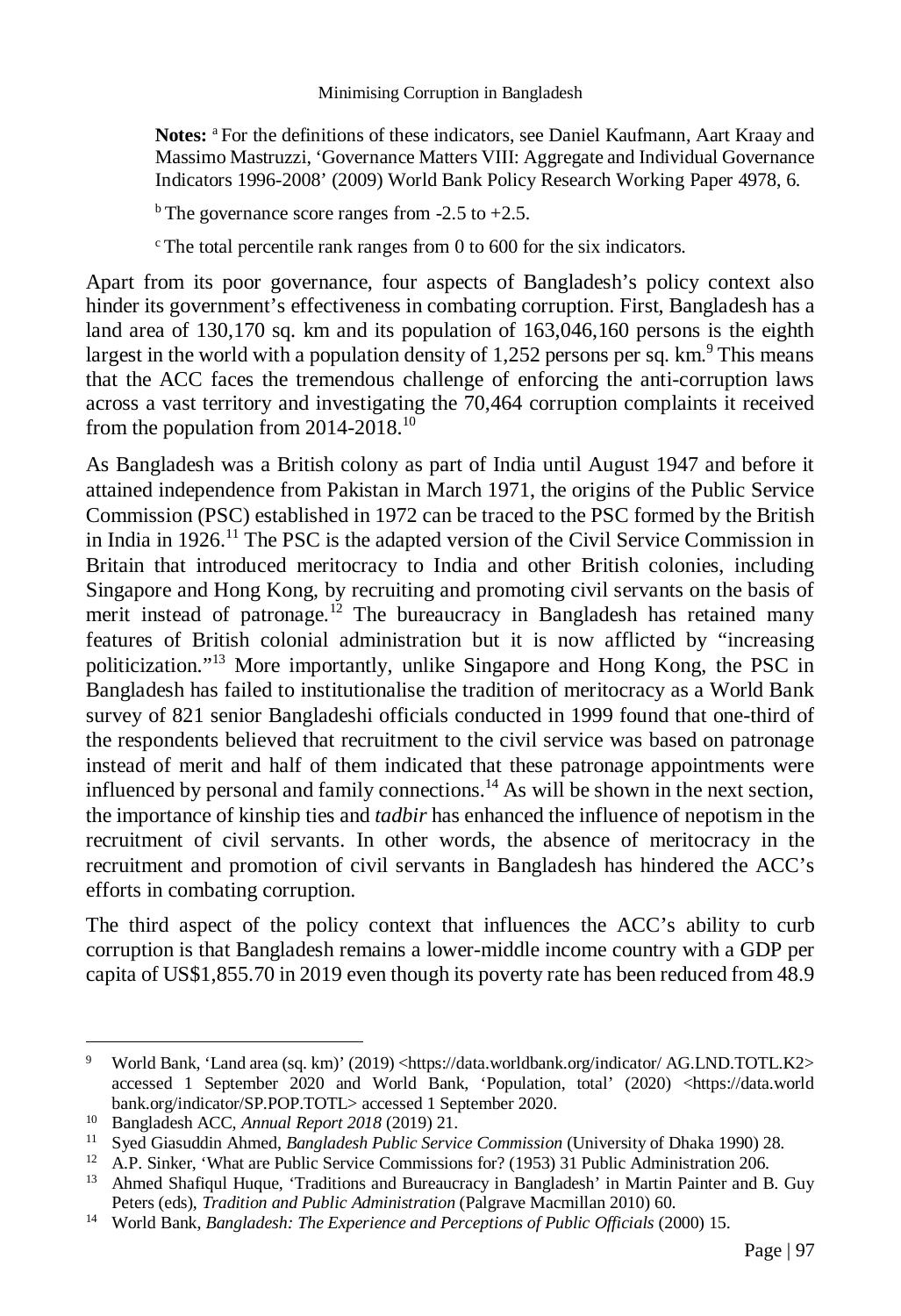per cent to 24.5 per cent from 2000 to 2016.<sup>15</sup> As combating corruption is expensive because the government has to provide the ACC with an adequate budget and sufficient personnel, it cannot afford to allocate the resources needed without foreign financial and technical assistance or to pay adequate salaries to civil servants to prevent petty corruption.

Finally, Bangladesh's low percentile ranks for government effectiveness and regulatory quality from 2004-2019 (see Table 1) are reflected in the high incidence of red tape in the public bureaucracy. As will be shown below, Bangladesh's  $176<sup>th</sup>$  ranking among 190 countries on the World Bank's ease of doing business rank in 2019 confirms that red tape is a serious problem that increases the opportunities for bureaucratic corruption.<sup>16</sup>

# **III. CAUSES OF CORRUPTION IN BANGLADESH**

To combat corruption effectively, policy-makers in Bangladesh must introduce appropriate reforms to address its causes instead of its symptoms.<sup>17</sup> In his pioneering comparative study of anti-corruption measures in Hong Kong, India and Indonesia, Leslie Palmier identified three important causes of corruption: low salaries of civil servants; ample opportunities for corruption provided by excessive regulations and red tape; and the low probability of detecting and punishing corruption offenders. His hypothesis was: "At one extreme, with few opportunities, good salaries, and effective policing, corruption will be minimal; at the other, with many opportunities, poor salaries, and weak policing, it will be considerable."<sup>18</sup> Apart from Palmier's three causes, this section also analyses the impact of cultural values and practices on corruption in Bangladesh.

### **A. Low salaries of civil servants**

Low salaries contribute to corruption because "when civil service pay is too low, civil servants may be obliged to use their positions to collect bribes as a way of making ends meet, particularly when the expected cost of being caught is low."<sup>19</sup> A comparative study of civil service compensation in South Asian countries found that corruption was "an unsavoury response" to the "falling or low real salary scales" and became widespread and viewed as "inevitable and incurable by the public." For example, the salaries of Bangladeshi civil servants decreased by 87 per cent for senior positions to 43 per cent for the lowest positions since  $1971$ .<sup>20</sup> The salaries of public officials in

 $\overline{a}$ <sup>15</sup> World Bank, 'GDP per capita (current US\$)' (2019) <https://data.worldbank.org/indicator /NY.GDP.PCAP.CD> accessed 1 September 2020 and World Bank, *Bangladesh Poverty Assessment: Facing Old and New Frontiers in Poverty Reduction* (2019) 22.

<sup>16</sup> World Bank, *Doing Business 2019: Training for Reform* (2019) 4.

<sup>&</sup>lt;sup>17</sup> For a comprehensive analysis of the causes of corruption, see Daniel Triesman, 'What have we learned about the Causes of Corruption from ten years of Cross-National Empirical Research?' (2007) 10 Annual Review of Political Science 211-244.

<sup>&</sup>lt;sup>18</sup> Leslie Palmier, *The Control of Bureaucratic Corruption: Case Studies in Asia* (Allied Publishers 1985) 271-272.

<sup>19</sup> Paolo Mauro, *Why Worry about Corruption?* (International Monetary Fund 1997) 5.

<sup>20</sup> David C.E. Chew, *Civil Service Pay in South Asia* (International Labour Organisation 1992) 2, 101.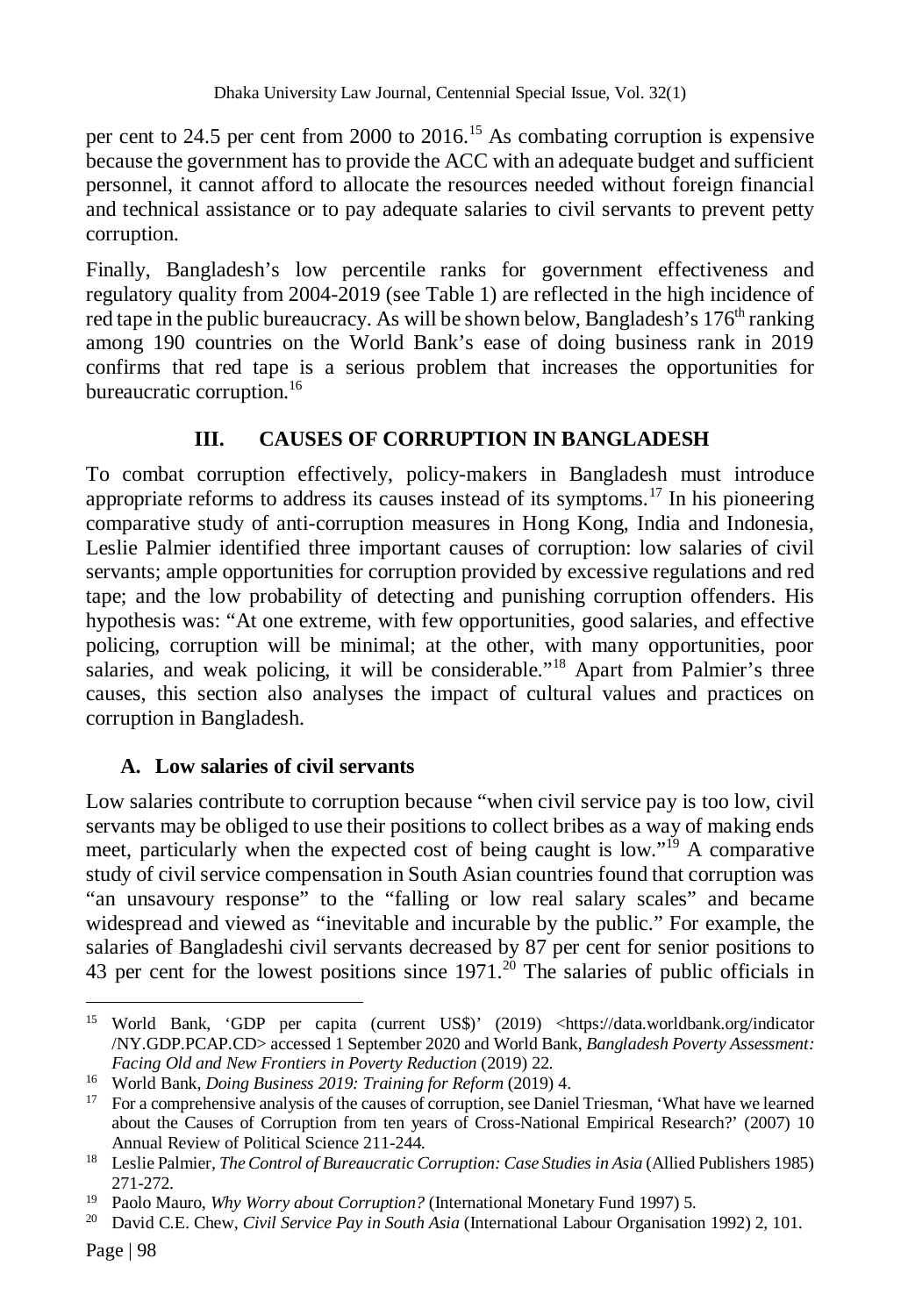#### Minimising Corruption in Bangladesh

Bangladesh are still low even though they have increased from 2009 to 2019. Table 2 shows that the basic monthly salaries in 2019 range from Tk 8,250 (US\$97) for Grade 20 to Tk 78,000 (US\$920) for Grade 1. The basic monthly salaries of political office holders vary from Tk 92,000 (US\$1,086) for a State Minister to Tk 120,000 (US\$1,416) for the President.

| <b>National Grade</b> | <b>Basic Salary</b> | <b>Entry and Position</b>               |  |
|-----------------------|---------------------|-----------------------------------------|--|
| 20                    | Tk 8,250            | Class 5 to Class 8                      |  |
| 19                    | Tk 8,500            |                                         |  |
| 18                    | Tk 8,800            | SSC/HSC Equivalent                      |  |
| 17                    | Tk 9,000            |                                         |  |
| 16                    | Tk 9,300            | Office Assistant                        |  |
| 15                    | Tk 9,700            | <b>Assistant Teacher</b>                |  |
| 14                    | Tk 10,200           |                                         |  |
| 13                    | Tk 11,000           |                                         |  |
| 12                    | Tk 11,300           |                                         |  |
| 11                    | Tk 12,000           |                                         |  |
| 10                    | Tk 16,000           |                                         |  |
| 9                     | Tk 22,000           | <b>BCS Officer, Assistant Secretary</b> |  |
| 8                     | Tk 23,000           |                                         |  |
| $\tau$                | Tk 29,000           | Senior Assistant Secretary              |  |
| 6                     | Tk 35,500           | Deputy Secretary                        |  |
| 5                     | Tk 43,000           | Joint Secretary                         |  |
| $\overline{4}$        | Tk 50,000           | <b>Additional Secretary</b>             |  |
| 3                     | Tk 56,000           | Member of Parliament                    |  |
| $\overline{c}$        | Tk 66,000           |                                         |  |
| $\mathbf{1}$          | Tk 78,000           | Secretary, Major General                |  |
|                       | Tk 82,000           | Senior Secretary, Lt. General           |  |
|                       | Tk 86,000           | <b>Chiefs of Armed Forces</b>           |  |
|                       |                     | Principal Secretary                     |  |
|                       |                     | <b>Cabinet Division Secretary</b>       |  |
|                       | Tk 92,000           | <b>State Minister</b>                   |  |
|                       | Tk 105,000          | Leader of the Opposition                |  |
|                       | Tk 105,000          | Minister                                |  |

**Table 2: Bangladesh Government Salary Scale 2019<sup>21</sup>**

 $\overline{a}$ <sup>21</sup> "Bangladesh Government Pay Scale 2019" <https://bangla.bdnewsnet.com/bd/jobnews/bangladeshgovernment-pay-scale-bd-2019/> accessed 4 November 2020. I would like to thank Professor Sumaiya Khair for providing me with this salary scale.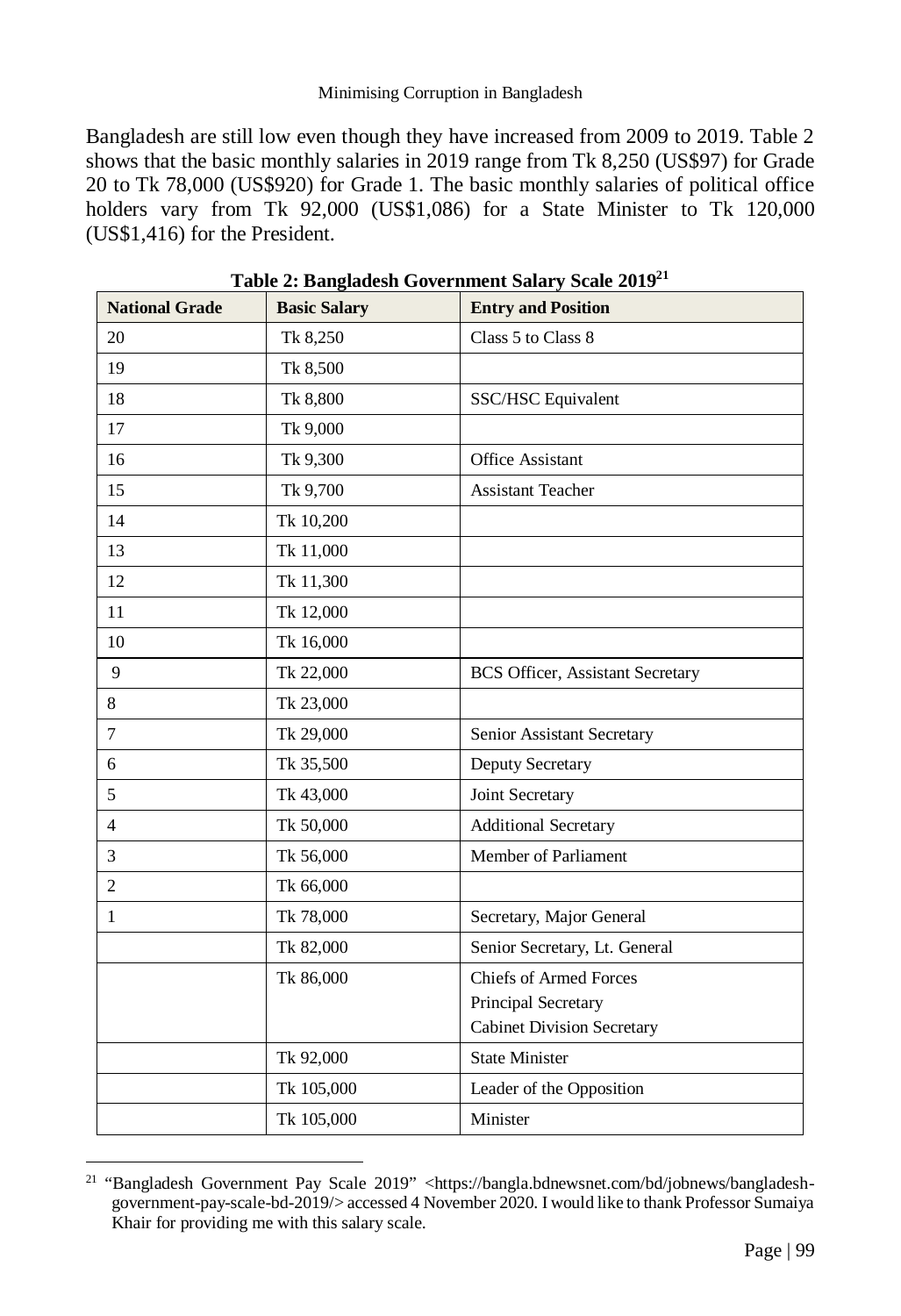| Tk 110,000 | <b>Chief Minister</b>        |
|------------|------------------------------|
| Tk 112,000 | <b>Speaker of Parliament</b> |
| Tk 115,000 | Prime Minister               |
| Tk 120,000 | President                    |

**Note:** The exchange rate was US\$1 = Tk 84.75 on 4 November 2020.

#### **B. Red tape enhances opportunities for corruption**

Red tape refers to those "bureaucratic procedures characterised by mechanical adherence to regulations, excessive formality, and attention to routine, and the compilation of large amounts of extraneous information resulting in prolonged delay or inaction."<sup>22</sup> Civil servants are tempted by the "opportunities to sell their official discretion and information" and the "opportunities to extort payments" as "permits can be delayed, licences held up, deliberations protracted, proceedings prolonged, unless rewards are offered."<sup>23</sup> Red tape increases the opportunities for corruption by providing civil servants with an excuse to extort bribes from citizens who are willing to pay "speed money" to cut red tape and reduce delay by expediting their applications for licences or permits.

The World Bank's annual survey on the ease of doing business in 190 countries is a measure of the extent of red tape as it is easier to conduct business in countries with little or no red tape. Table 3 shows that Bangladesh has the most serious problem of red tape among the eight South Asian countries because it is ranked  $176<sup>th</sup>$  among 190 countries for the ease of doing business in 2019. For example, it takes 273.5 days to obtain a construction permit in Bangladesh compared to 87 days in Sri Lanka. Even Bhutan, which has a higher CPI score than Bangladesh, suffers from red tape because it requires 150 days to get a construction permit.

| Ease of doing<br><b>Country</b><br>business rank |                   | <b>Dealing with construction permits</b> | <b>CPI</b><br>rank and |                        |
|--------------------------------------------------|-------------------|------------------------------------------|------------------------|------------------------|
|                                                  |                   | No. of procedures                        | No. of days            | score                  |
| India                                            | 77 <sup>th</sup>  | 17.9                                     | 94.8                   | $80^{th}(41)$          |
| <b>Bhutan</b>                                    | 81 <sup>st</sup>  | 21                                       | 150                    | $25^{th}$ (68)         |
| Sri Lanka                                        | 100 <sup>th</sup> | 13                                       | 87                     | $93^{rd}$ (38)         |
| Nepal                                            | $110^{th}$        | 12                                       | 117                    | $113^{th}$ (34)        |
| Pakistan                                         | 136 <sup>th</sup> | 18.7                                     | 262.8                  | $120^{th}$ (32)        |
| Maldives                                         | 139 <sup>th</sup> | 10                                       | 140                    | $130^{th}$ (29)        |
| Afghanistan                                      | $167^{\text{th}}$ | 13                                       | 199                    | $173^{\text{rd}}$ (16) |
| Bangladesh                                       | 176 <sup>th</sup> | 15.8                                     | 273.5                  | $146^{th}$ (26)        |

**Table 3: Red Tape and Corruption in South Asian Countries 2019<sup>24</sup>**

<sup>23</sup> Herbert Kaufman, *Red Tape: Its Origins, Uses, and Abuses* (Brookings Institution 1977) 51-53.

<sup>24</sup> World Bank, Doing Business 2019 (2019) and Transparency International, Corruption Perceptions Index 2019 (2020).

 $\overline{a}$ <sup>22</sup> Ralph C. Chandler and Jack C. Plano, *The Public Administration Dictionary* (2<sup>nd</sup> ed., ABC-Clio 1988) 233.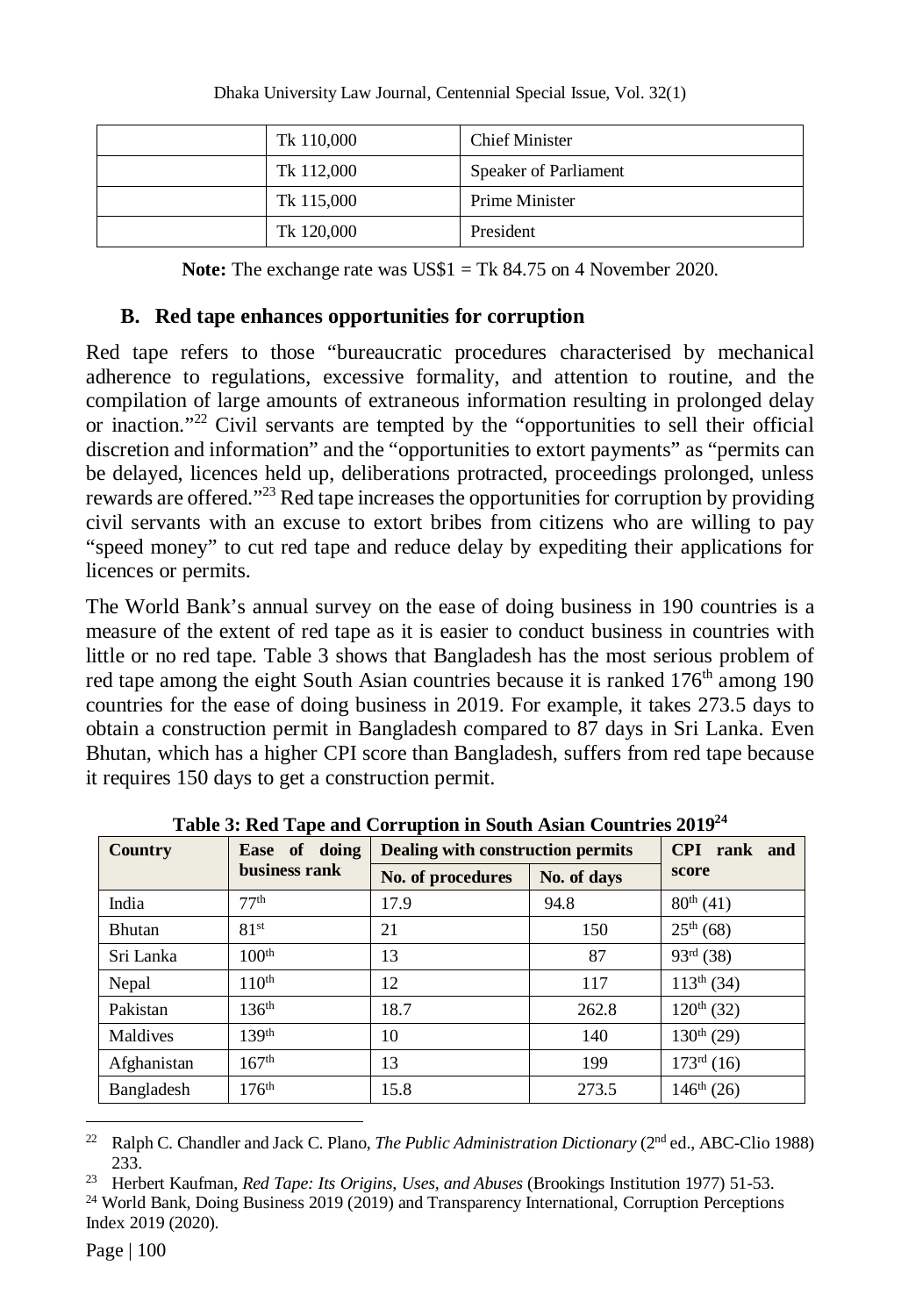## **C. Low probability of detection and punishment**

Individuals found guilty of corruption offences should be punished according to the law. However, in reality, the probability of detecting and punishing corrupt offenders varies in Asian countries. Corruption is not a serious problem in Singapore or Hong Kong where it is perceived as a "high risk, low reward" activity as those involved in corruption are likely to be caught and severely punished. On the other hand, corruption thrives in Bangladesh and the Philippines, where the public perceives corruption as a "low risk, high reward" activity because corrupt offenders are unlikely to be detected and punished.<sup>25</sup>

A comparative study of three South Asian countries found that "official punitive action has seldom been taken against corrupt officials" in spite of the large number of corruption reports. An analysis of corruption reports in the *Bangladesh Observer* in Dhaka, the *Times of India* in Mumbai, and the *Daily News* in Colombo, from November to December 1996, identified 119 cases in India, 91 cases in Sri Lanka, and 77 cases in Bangladesh. However, only 18 cases (15 per cent) in India resulted in official punitive action, followed by eight cases (10 per cent) in Bangladesh, and four cases (4 per cent) in Sri Lanka. Ahmad and Brookins concluded that the lenient punishment of corrupt offenders in the three countries had contributed to the spread of corruption into new areas and could not be curbed unless corrupt individuals were held accountable for their misconduct.<sup>26</sup>

| Year  | No.<br>of<br>of<br>cases<br>on-going<br>trials | Pending<br>in<br>cases<br>higher<br>courts | Total no.<br>of cases<br>under<br>trial | of<br>No.<br>convictions | of<br>No.<br>acquittals | Total no. of<br>cases<br>disposed |
|-------|------------------------------------------------|--------------------------------------------|-----------------------------------------|--------------------------|-------------------------|-----------------------------------|
| 2012  | 1,605                                          | 411                                        | 2,016                                   | 42 (31.8%)               | $90(68.2\%)$            | 132 (6.5%)                        |
| 2013  | 2,030                                          | 350                                        | 2,380                                   | $67(36.6\%)$             | 116 (63.4%)             | 183 (7.7%)                        |
| 2014  | 2,310                                          | 414                                        | 2,724                                   | 73 (45.9%)               | 86 (54.1%)              | 159 (5.8%)                        |
| 2015  | 2,660                                          | 437                                        | 3,097                                   | 69 (36.7%)               | 119 (63.3%)             | 188 (6.1%)                        |
| 2016  | 2,240                                          | 400                                        | 2,640                                   | 116 (54.2%)              | 98 (45.8%)              | $214(8.1\%)$                      |
| 2017  | 2,446                                          | 357                                        | 2,803                                   | 161 (67.9%)              | 76 (32.1%)              | 237 (8.5%)                        |
| 2018  | 2.494                                          | 306                                        | 2,800                                   | 131 (62.7%)              | 78 (37.3%)              | 209 (7.5%)                        |
| Total | 15,785                                         | 2,675                                      | 18,460                                  | 659 (49.8%)              | 663(50.2%)              | $1,322(7.2\%)$                    |

**Table 4: Disposal of Corruption Cases by the ACC (2012-2018)<sup>27</sup>**

 $\overline{a}$  $25$  Quah (n 4) 18.

<sup>&</sup>lt;sup>26</sup> Naved Ahmad and Oscar T. Brookins, 'On Corruption and Countervailing Actions in three South Asian Nations' (2004) 7 Journal of Economic Policy Reform 24, 29.

<sup>27</sup> Salahuddin Aminuzzaman, Shahzada M. Akram and Shammi Laila Islam, *Anti-Corruption Agency Strengthening Initiative: Assessment of Bangladesh Anti-Corruption Agency 2016* (Transparency International Bangladesh 2016) 36; Bangladesh ACC, *Annual Report 2016* (2017) 32; Bangladesh ACC, *Annual Report 2017* (2018) 37; and Bangladesh ACC, *Annual Report 2018* (2019) 34.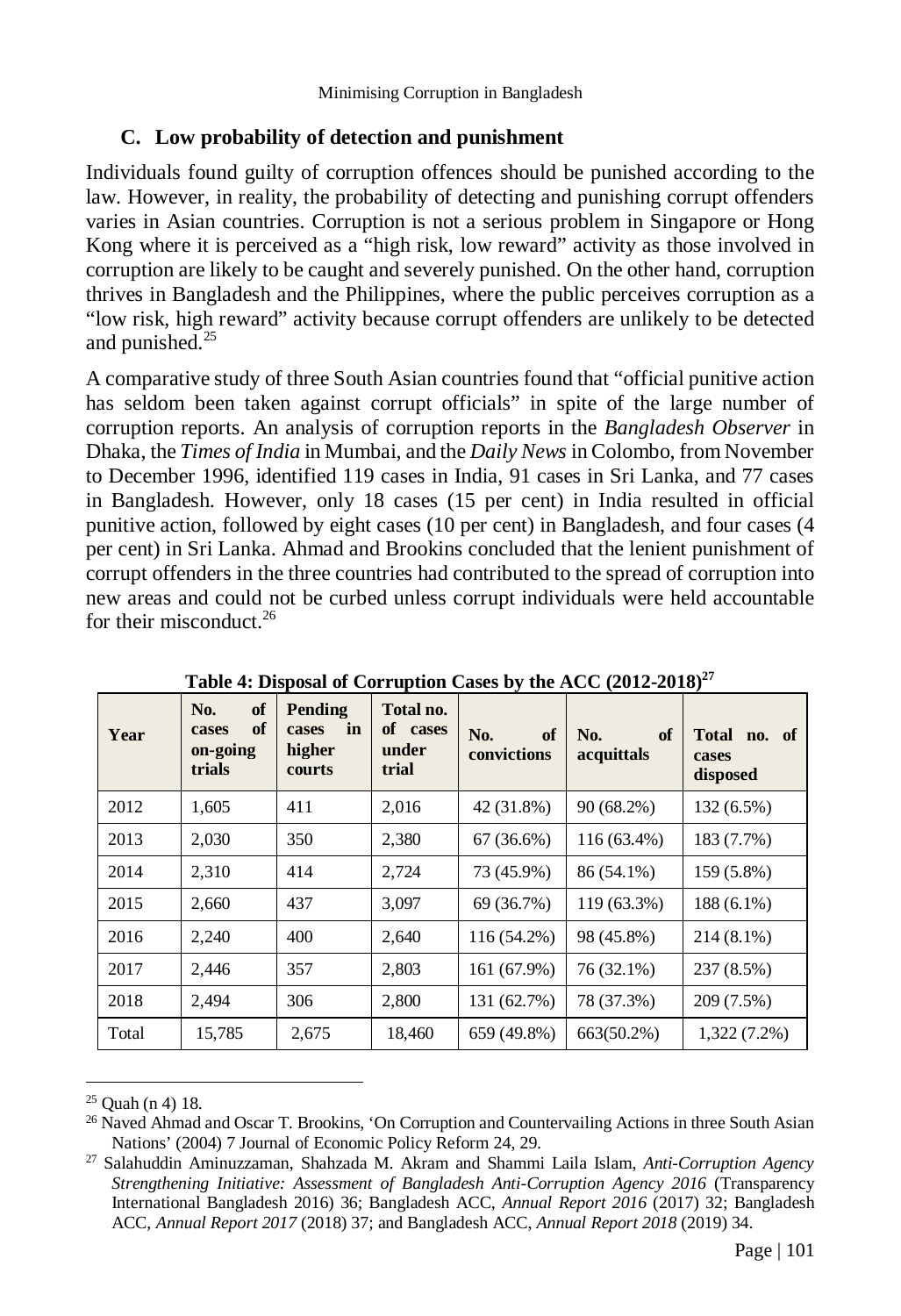Table 4 confirms that corruption is perceived as a low risk, high reward activity in Bangladesh because only 1,322 cases (7.2 per cent) of the 18,460 cases under trial were disposed by the ACC during 2012-2018. More importantly, only 659 (49.8 per cent) of the disposed cases resulted in convictions and 663 cases (50.2 per cent) were acquitted. It should also be noted that the ACC's conviction rate has increased from 46 per cent in 2014 to 63 per cent in 2018, with an average conviction rate of 54 per cent during this period.<sup>28</sup>

# **D. Cultural values and practices**

Culture seemingly contributes to corruption in Bangladesh when cultural practices like gift-giving influence individuals to give and receive bribes.<sup>29</sup> Apart from promoting reciprocity in social relations, gift-giving in Bangladesh encourages bribery among civil servants to accept gifts by businessmen wishing to cut red tape to expedite the issuance of licences. The social tradition of gift-giving in Asian countries, including Bangladesh, enables poorly paid civil servants to solicit bribes directly or indirectly. The culture of corruption in the form of money, gifts and privileges is "deeply-rooted in the inherited administrative culture" of Bangladesh. $30$ 

The important cultural practice of *tadbir* or the process of personal lobbying has been attributed to Bangladesh's hierarchical and kinship-based social structure. *Tadbir* is "a pathological peculiarity of Bangladeshi administrative culture" and promotes corruption by breaking or bending existing rules, norms and practices.<sup>31</sup> Indeed, *tadbir* is the preferred method employed by businessmen in Bangladesh to obtain a personal exemption from an existing policy. Access to the bureaucracy is achieved by means of "school ties, kinship, social contact, job offers, and the payment of small gifts, cash, or goods and supplies." Consequently, public policies in Bangladesh are "riddled with a large number of exceptions and exemptions" and policies are frequently modified to accommodate the needs and interests of a prominent person's relatives. This means that "every policy can be manipulated to suit the needs of any individual who has the appropriate contacts and can pay the allotted fee."<sup>32</sup>

*Tadbir* is a common practice in Bangladeshi administrative culture because those civil servants who are *tadbir-*friendly are viewed positively while their colleagues who refuse to entertain *tadbir* requests are despised by friends, relatives, senior bureaucrats and ministers. For example, officers on special duty who are waiting for a placement are not posted without *tadbir* because civil servants only take action by moving files

 $\overline{a}$ 

<sup>28</sup> Bangladesh ACC, *Annual Report 2017* (2018) 38 and Bangladesh ACC, *Annual Report 2018* (2019) 34.

<sup>&</sup>lt;sup>29</sup> For two excellent analyses of the impact of culture on corruption, see Gerald E. Caiden, 'Culture and Corruption' (2012) 15 *Public Administration and Policy,* 93-128 and Peter Larmour, *Interpreting Corruption: Culture and Politics in the Pacific Islands* (University of Hawai'i Press 2012).

<sup>&</sup>lt;sup>30</sup> Sk. Tawfique M. Haque and Sheikh Noor Mohammad, 'Administrative Culture and Incidence of Corruption in Bangladesh: A Search for the Potential Linkage' (2013) 36 International Journal of Public Administration 998.

<sup>31</sup> Ibid, 1000.

<sup>32</sup> Stanley A. Kochanek, *Patron-Client Politics and Business in Bangladesh* (Sage Publications 1993) 251-268.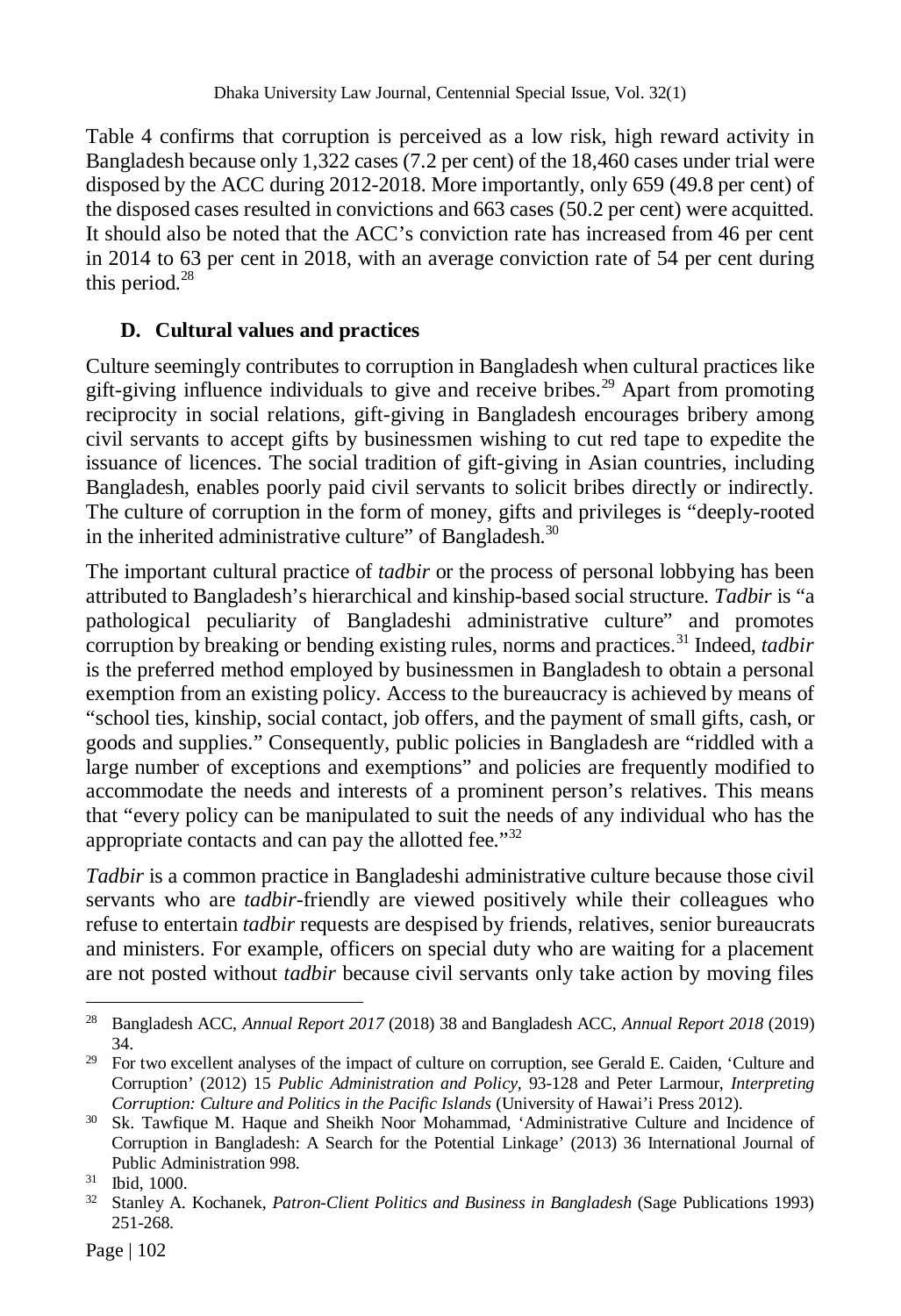or declaring files to be missing with *tadbir.*<sup>33</sup> Bangladesh's collectivist society with its emphasis on family loyalty, kinship ties and nepotism, encourages corruption because the "immediate and extended families of the political leaders and senior civil servants are involved in the *tadbir* game, rule-breaking, and shady wheeling and dealing." Furthermore, the high degree of uncertainty avoidance among Bangladeshi civil servants results in the production of "voluminous rules, regulations, and procedures" that encourages corruption, favouritism and nepotism among them. $34$ 

# **IV. COMBATING CORRUPTION BANGLADESHI-STYLE**

An anti-corruption agency (ACA) is a specialised organisation created by a government as a mechanism for ensuring horizontal accountability<sup>35</sup> by minimising corruption in the country. There are two types of ACAs in Asian countries, depending on the scope of their functions: Type A ACAs that focus exclusively on the performance of anti-corruption functions; and Type B ACAs that perform both anticorruption and non-corruption-related functions.<sup>36</sup> When a government decides to establish an ACA, it has to make three decisions. First, it should learn from the adverse experiences of Afghanistan, China, India, Pakistan, Philippines, Taiwan and Vietnam and avoid relying on multiple ACAs. The second decision that the government should make is to follow the examples of Singapore and Hong Kong and establish a Type A ACA rather than a Type B ACA. Thirdly, the government has to decide what role the Type A ACA that it has created should play. Should the Type A ACA be an independent watchdog, attack dog or paper tiger?

As a former British colony which was part of India until 1947 and Pakistan until 1971, Bangladesh inherited the anti-corruption measures introduced by the British colonial government. Corruption was made an offence in the Indian Penal Code in 1860 as section 161 specified that the punishment for corruption was imprisonment for three years and/or a fine.<sup>37</sup> The Prevention of Corruption Act (PCA) became the first anticorruption law in India in March 1947 by incorporating relevant sections of the Indian Penal Code and increasing the penalty for corruption offences from one to seven years and/or a fine. $38$ 

In 1944, the Enforcement Branch was formed in the Police Department to combat corruption. With the enactment of the PCA in 1947, the police were responsible for investigating corruption offences. As the Police Department was ineffective in curbing

 $\overline{a}$ <sup>33</sup> Haque and Mohammad (n 30) 1000-1001.

 $\frac{34}{35}$  Ibid, 1005.

Guillermo O'Donnell defines horizontal accountability as "the existence of state agencies that are legally enabled and empowered, and factually willing and able, to take actions that span from routine oversight to criminal sanctions or impeachment in relation to actions or omissions by other agents or agencies of the state that may be qualified as unlawful." See Guillermo O'Donnell, 'Horizontal Accountability in New Democracies' in Andreas Schedler, Larry Diamond and Marc F. Plattner (eds), *The Self-Restraining State: Power and Accountability in New Democracies* (Lynne Rienner 1999) 38.

<sup>36</sup> Jon S.T. Quah, *Combating Asian Corruption: Enhancing the Effectiveness of Anti-Corruption Agencies* (Carey School of Law, University of Maryland 2017) 7.

<sup>37</sup> L. Michael Hager, 'Bureaucratic Corruption in India: Legal Control of Maladministration' (1973) 6 Comparative Political Studies 204-205.

<sup>38</sup> Quah (n 4) 93.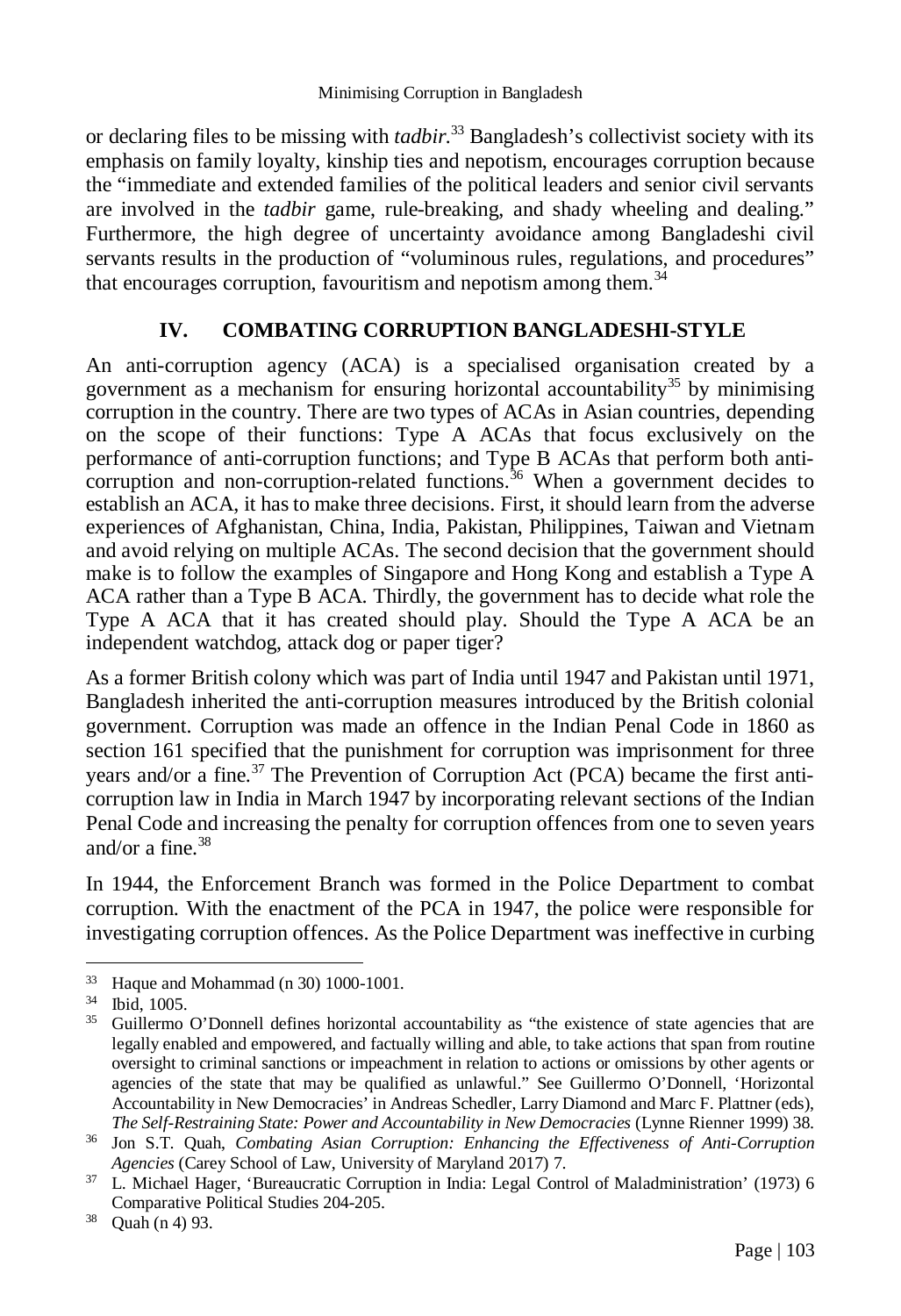corruption, it was replaced by the Bureau of Anti-Corruption (BAC), which was established as the first Type A ACA in Bangladesh with the enactment of the Anti-Corruption Act in  $1957^{39}$  However, the BAC was also ineffective because it was "a toothless organisation lacking adequate authority" to perform its anti-corruption functions effectively.<sup>40</sup> The BAC's weak capacity resulted from its inefficiency, political patronage, inefficient public prosecutors, dearth of witnesses, and political interference in its work.<sup>41</sup> The BAC's failure to curb corruption led to its replacement by the ACC, which was established on 21 November 2004 with the enactment of the Anti-Commission Act of 2004 (Act No. V of 2004).

Bangladesh has followed the examples of Singapore and Hong Kong and established the ACC as a Type A ACA to enforce the ACC Act of  $2004$ <sup> $42$ </sup> Article 17 of this Act identifies these functions of the ACC:

- 1. Investigating corruption complaints received or initiated by itself;
- 2. Approving the lodging of first information reports (FIRs) and sanctioning the submission of charge sheets or final reports on the basis of enquiry and investigation;
- 3. Investigating cases of money laundering according to the Money Laundering Prevention Act of 2012;
- 4. Making recommendations to the President on: (a) reviewing systems to prevent corruption; (b) preparing research studies for enhancing corruption prevention; (c) preparing a priority list based on the research findings; and (d) identifying the sources of corruption in Bangladesh and initiating appropriate measures;
- 5. Organising seminars, symposia and workshops to enhance public awareness of the consequences of corruption; and
- 6. Performing other duties imposed on it under the law to curb corruption.

The ACC's current establishment has 2,146 positions but its actual strength in 2018 is 871 personnel because it has  $1,275$  vacancies (59.4 per cent).<sup>43</sup> This means that the ACC's ability to staff only 40.6 per cent of its established positions constitutes a serious constraint on its effectiveness. The annual budget that the ACC receives from the government has increased by more than three times from Tk 298.194 million (US\$3.5 million) in 2010 to Tk 944.767 million (US\$11.3 million) in  $2017<sup>44</sup>$ 

 $\overline{a}$ 

<sup>39</sup> Golam Shahriar Chowdhury, 'Country Report: Bangladesh' *Resource Material Series* No. 71 (UNAFEI 2007) 103.

<sup>40</sup> Mohammad Ehsan, 'When Implementation Fails: The Case of Anti-Corruption Commission (ACC) in Bangladesh' (2006) 28 Asian Affairs 50.

<sup>41</sup> A.M.M. Shawkat Ali, *Bangladesh Civil Service: A Political-Administrative Perspective* (Dhaka University Press 2004) 202.

<sup>42</sup> The text of the ACC Act of 2004 is available at <https://www.oecd.org/site/adboecdanticorruptioninitiative/46812498.pdf> accessed 1 September 2020.

<sup>43</sup> Bangladesh ACC, *Annual Report 2018* (2019) 81.

<sup>44</sup> Salahuddin Aminuzzaman and Sumaiya Khair, *National Integrity System Assessment Bangladesh 2014* (Transparency International Bangladesh 2014) 176; Bangladesh ACC, *Annual Report 2017*  (2018) 84; and Bangladesh ACC, *Annual Report 2018* (2019) 84.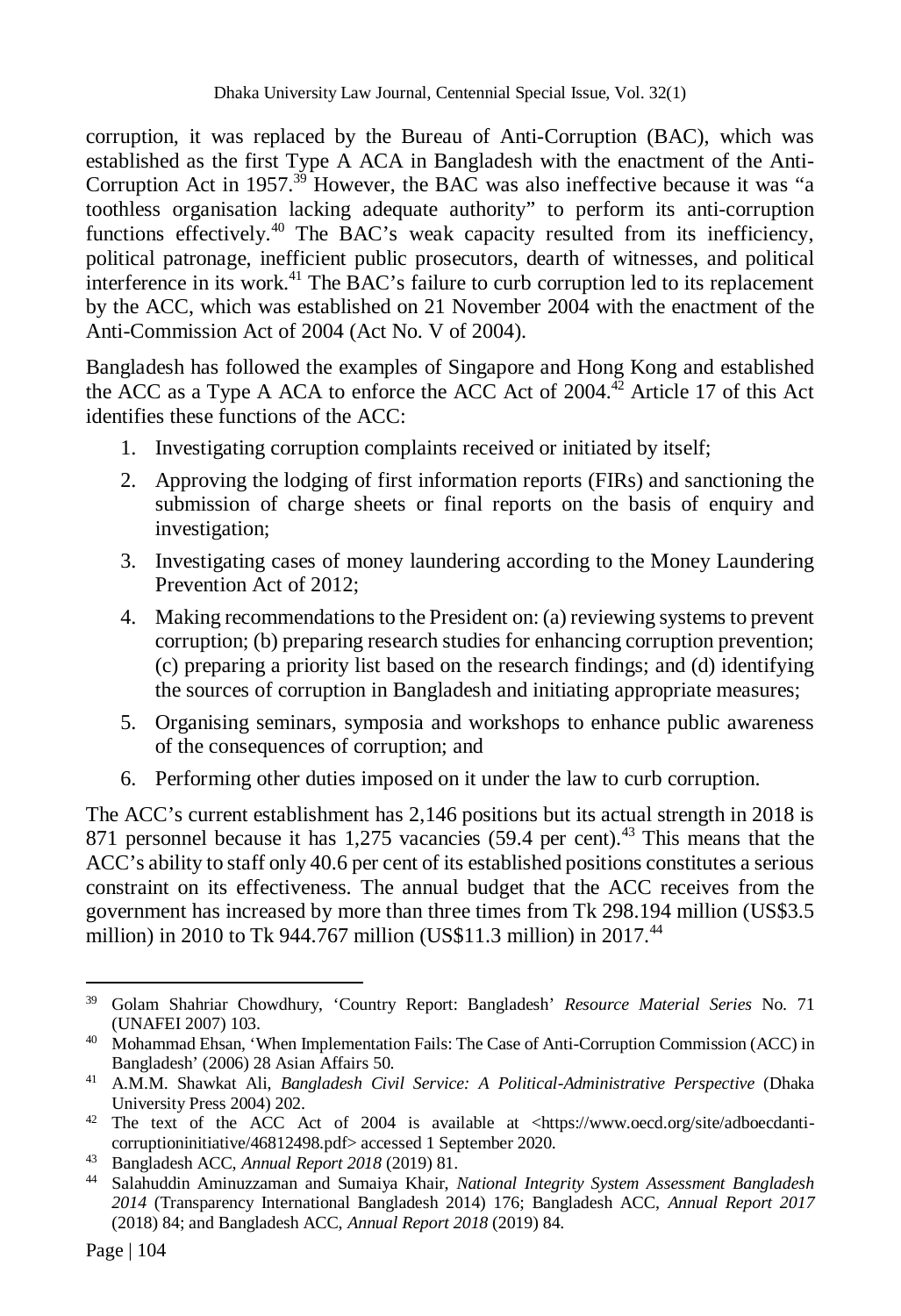## **V. EXPLAINING THE ACC'S INEFFECTIVENESS**

#### **A. Lack of political will**

However, after the ACC's establishment as a Type A ACA in Bangladesh, it has not performed the role of an independent watchdog like Singapore's Corrupt Practices Investigation Bureau (CPIB) or Hong Kong's Independent Commission Against Corruption (ICAC) because of the lack of political will of the governments during the past 16 years. Political will refers to the sustained commitment of political leaders to implement anti-corruption policies and programmes to address the causes of corruption in the country.<sup>45</sup>

| <b>Anti-Corruption</b><br><b>Agency</b> | <b>Budget</b><br>(in millions) | <b>Personnel</b> | Per capita<br>expenditure | Staff-popula-<br>tion ratio |
|-----------------------------------------|--------------------------------|------------------|---------------------------|-----------------------------|
| Hong Kong ICAC                          | US\$130.50                     | 1.369            | US\$17.77                 | 1:5,366                     |
| Singapore CPIB                          | US\$28.68                      | 232              | US\$5.12                  | 1:24,169                    |
| <b>Bhutan ACC</b>                       | US\$1.37                       | 85               | US\$1.71                  | 1:9.385                     |
| Bangladesh ACC                          | US\$10.40                      | 960              | <b>US\$0.64</b>           | 1:169,741                   |

#### **Table 5: Per Capita Expenditures and Staff-Population Ratios of Four Asian Anti-Corruption Agencies in 2016**

**Source:** Compiled and calculated by the author from the data on the budgets and personnel in 2016 of the four ACAs from their annual reports and national budgets.

As combating corruption is expensive, the ACC needs sufficient budget and personnel to enforce the anti-corruption laws impartially. A World Bank study of the effectiveness of 50 ACAs found that as "political will and commitment are the cornerstone of every successful anti-corruption effort" their governments' "allocation of limited resources for ACA activities" signals their lack of "genuine commitment to the ACA's mission."<sup>46</sup> The weak political will of the Bangladeshi government to combat corruption is reflected in the ACC's low per capita expenditure and its unfavourable staff-population ratio. $47$  Table 5 confirms that the per capita expenditures of Hong Kong's ICAC, Singapore's CPIB and Bhutan's ACC are much higher than the Bangladesh ACC's per capita expenditure of US\$0.64 and unfavourable staffpopulation ratio of 1:169,741. Indeed, the ACC's low per capita expenditure, its highly unfavourable staff-population ratio and its 59.4 per cent vacancies confirm that it is a

 $\overline{a}$ <sup>45</sup> Quah (n 36) 64.

<sup>46</sup> Francesca Recanatini, 'Anti-Corruption Authorities: An Effective Tool to Curb Corruption?' in Susan Rose-Ackerman and Tina Soreide (eds), *International Handbook on the Economics of Corruption* Vol. 2 (Edward Elgar 2011) 549, 565.

<sup>&</sup>lt;sup>47</sup> The ACC's per capita expenditure refers to its budget for a year divided by Bangladesh's population for the same year. The ACC's staff-population ratio refers to Bangladesh's population divided by the number of its personnel for the same year. See Jon S.T. Quah, 'Benchmarking for Excellence: A Comparative Analysis of Seven Asian Anti-Corruption Agencies' (2009) 31 Asia Pacific Journal of Public Administration 182.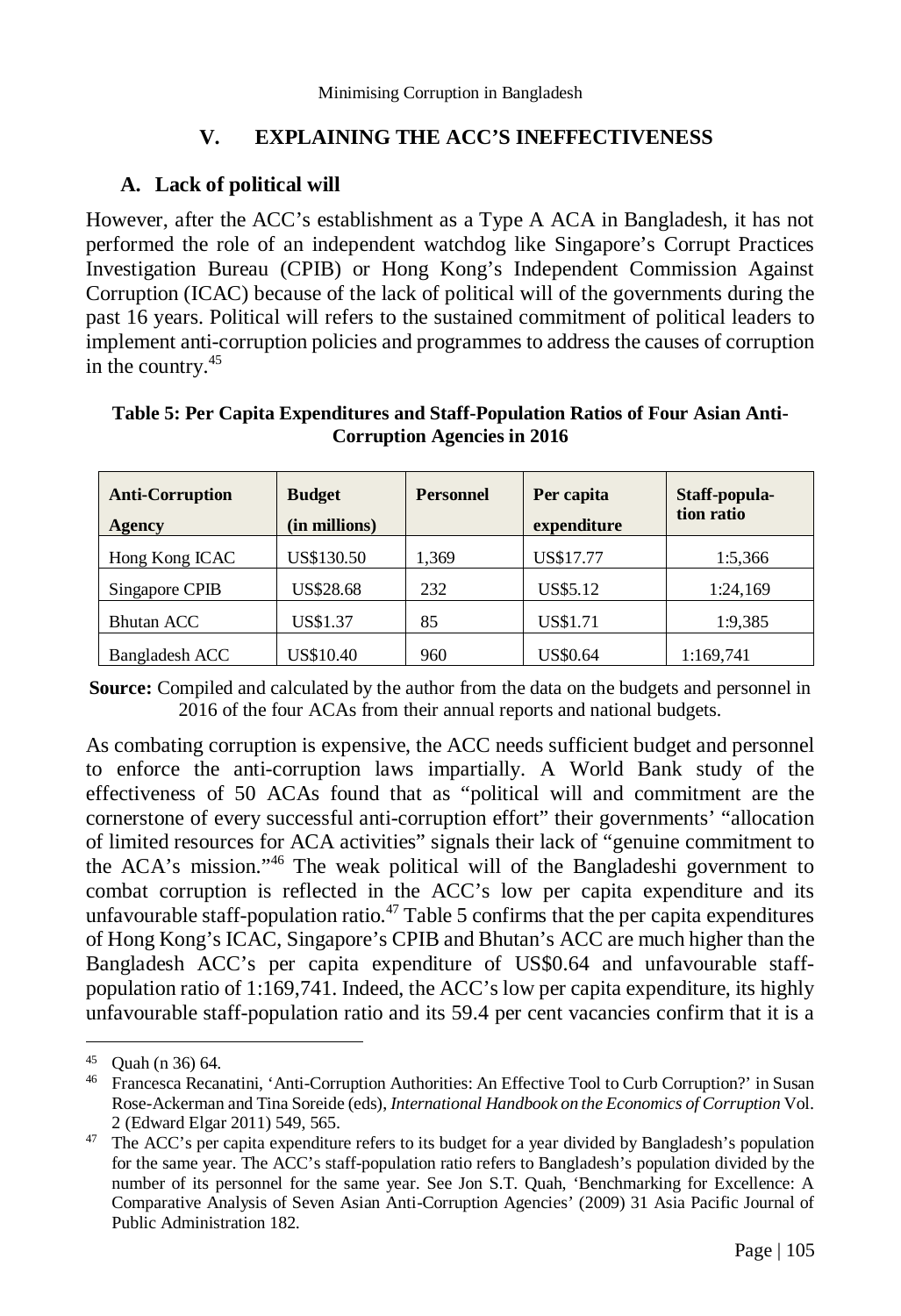paper tiger because it lacks the necessary resources to function effectively as an independent watchdog.

#### **B. Inheriting the BAC's role as an attack dog**

The BAC was highly politicised and used by the various governments as "a political tool to harass the opposition." Almost 200 corruption charges were filed against political leaders and members of parliament (MPs) during 1991-2004. After assuming power in 2001, the BNP government withdrew the 69 corruption cases filed by the BAC against its ministers, MPs and leaders during the AL administration of 1996- 2001. In December 2001, the BAC filed corruption charges against former prime minister Sheik Hasina and six officials for misappropriating US\$120.69 million in the purchase of eight MIG-29 jet fighter planes from Russia.<sup>48</sup> This means that the "standard practice" of the ruling party, whether AL or BNP, is to use the BAC to lodge complaints against the previous government, which means that the ruling party is "always immune from prosecution as long as they remain in power."<sup>49</sup> In the same vein, another observer has accused the BAC of engaging in "political witch-hunts" because it only investigated corruption cases after getting approval from the prime minister's office. $50$ 

Regrettably, the ACC has failed to learn from the BAC's weaknesses for two reasons. First, the ACC was not formed because of the incumbent government's commitment to combating corruption in Bangladesh but in response to the pressure from foreign donors and civil society representatives. According to Zaman, Rahman and Alim, the ACC was created in 2004 by the government "reluctantly, rather than out of genuine political will" in response to "a combination of civil society demands and pressure from international donors."<sup>51</sup>

The second reason was that the ACC had unwisely decided to rehire many of the BAC's ineffective personnel, including those officers who were accused of corruption. According to M. Hafuzuddin Khan, a member of the screening committee responsible for reviewing the profile of former BAC officers, many BAC personnel were absorbed into the ACC even though their reputation and efficiency were "highly questionable." $52$ Consequently, the ACC inherited the BAC's onerous baggage "when it sweepingly absorbed its staff without due scrutiny, and therefore sowed the seeds of [the] ACC's

 $\overline{a}$ <sup>48</sup> Basir Ahmed, 'Combating Corruption: The Role of the Bureau of Anti-Corruption (BAC) in Bangladesh' (Masters Programme in Asian Studies, Centre for East and Southeast Asian Studies, Lund University 2006) 27.

<sup>49</sup> Ibid, 28.

<sup>50</sup> Aqil Shah, 'South Asia' in Robin Hodess (ed), *Global Corruption Report 2001* (Transparency International 2001) 44.

<sup>51</sup> Iftekhar Zaman, Sydur Rahman and Abdul Alim, 'Bangladesh' in Jana Kotalik and Diana Rodriguez (eds), *Global Corruption Report 2006* (Pluto Press 2006) 127.

<sup>52</sup> Aminuzzaman and Khair (n 44) 176-177.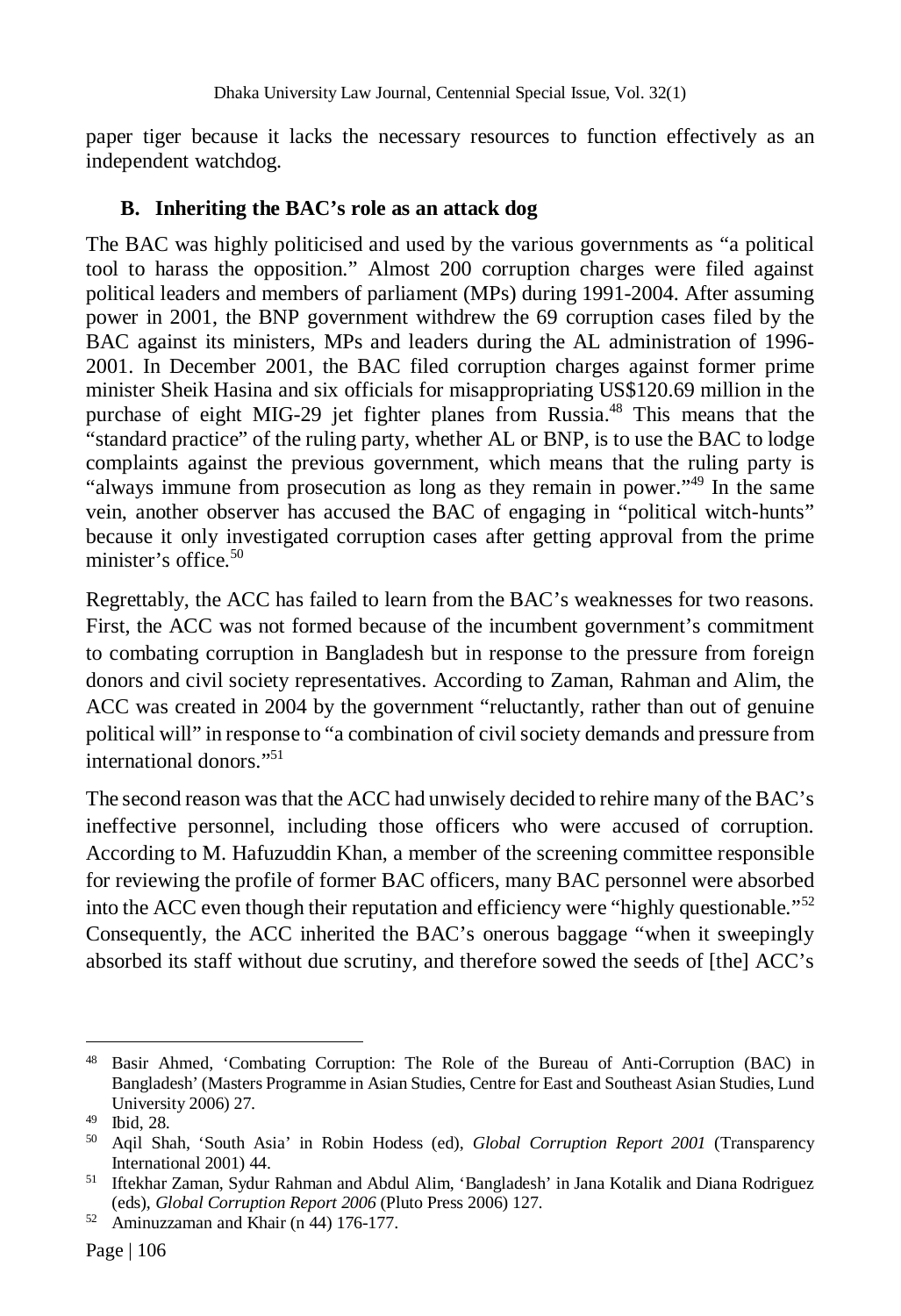deficit of efficiency and integrity"<sup>53</sup> and also 20,000 unsolved corruption cases.<sup>54</sup>

In sum, the ACC has inherited and continued the BAC's role as an attack dog against the incumbent government's political opponents instead of performing the desired role as an independent watchdog.<sup>55</sup>

#### **C. ACC's lack of expertise in investigation and prosecution**

Bangladesh's national integrity system was evaluated in 2003 and an important finding was that the standard of the BAC's investigation officers and their work methods were "not up to the mark."<sup>56</sup> A key informant interviewed by Shadhan Kumar Das has attributed the ACC's weak legal and prosecution capacity to the lack of specialised training: "There are many staff [members] aged more than 50 [years old] assigned in the investigation. They do not have energy, skill, courage and patience to handle such cases."<sup>57</sup> In its June 2011 evaluation of Bangladesh's anti-corruption efforts, the Norwegian Agency for Development Cooperation (NORAD) found that the ACC "showed a serious lack of capacity in its execution of the challenge to investigate and to prosecute" and its "expansion of activities was over-ambitious" and "unsupported by the necessary capacity to channel the work with complete competence."<sup>58</sup>

Similarly, the 2014 assessment of Bangladesh's national integrity system has indicated that the ACC lacked officers with credibility and expertise at the field level and those officers recruited were inadequately trained. The ACC's legal and prosecution capacity was also weak and needed improvement.<sup>59</sup> A more recent evaluation revealed that the ACC officers lacked expertise in investigating corruption cases and they usually took three years to complete an investigation. $\overline{60}$ 

The 2018 assessment found that the ACC had the lowest average score of 44 per cent for the nine indicators on detection, investigation and prosecution.<sup>61</sup> More specifically, a low score was given for the ACC's investigation and prosecution expertise because its investigation officers (IOs) did not have the necessary expertise to deal with the issues of converting property, banking sector corruption, and detention of property.

 $\overline{a}$ <sup>53</sup> Iftekharuzzaman, 'Anti-Corruption Commission: How can it be truly effective?' *The Daily Star*  (Dhaka, 15 February 2019).

<sup>54</sup> Tarana Begum and Nurul Huda Sakib, 'Combating Corruption in Bangladesh: Role of the Anti-Corruption Commission' in Al Masud Hasanuzzaman and Shamsul Alam (eds), *Political Management in Bangladesh* (A.H. Development Publishing House 2010) 254.

<sup>55</sup> Jon S.T. Quah, 'Combating Corruption in Asian Countries: Learning from Success and Failure' (2018) 147 Daedalus 212-213.

<sup>56</sup> M. Farid, Shamila Mahbub and Muhammad Anwarul Amin, *National Integrity Systems Country Study Report Bangladesh 2003* (Transparency International 2003) 41.

<sup>57</sup> Shadhan Kumar Das, 'Anti-Corruption Commission of Bangladesh: Diagnosis of a Fading Hope' (Research paper prepared in partial fulfilment of the Master of Development Studies, International Institute of Social Sciences 2013) 26-27.

<sup>58</sup> Norwegian Agency for Development Cooperation, *Joint Evaluation of Support to Anti-Corruption Efforts: Bangladesh Country Report* (2011) 31.

<sup>59</sup> Aminuzzaman and Khair (n 44) 177.

<sup>60</sup> Aminuzzaman, Akram and Islam (n 27) 36-37.

<sup>61</sup> Shammi Laila Islam and Shahzada M. Akram, *Anti-Corruption Agency Strengthening Initiative Assessment of Bangladesh Anti-Corruption Commission 2018* (Transparency International Bangladesh 2020) 68.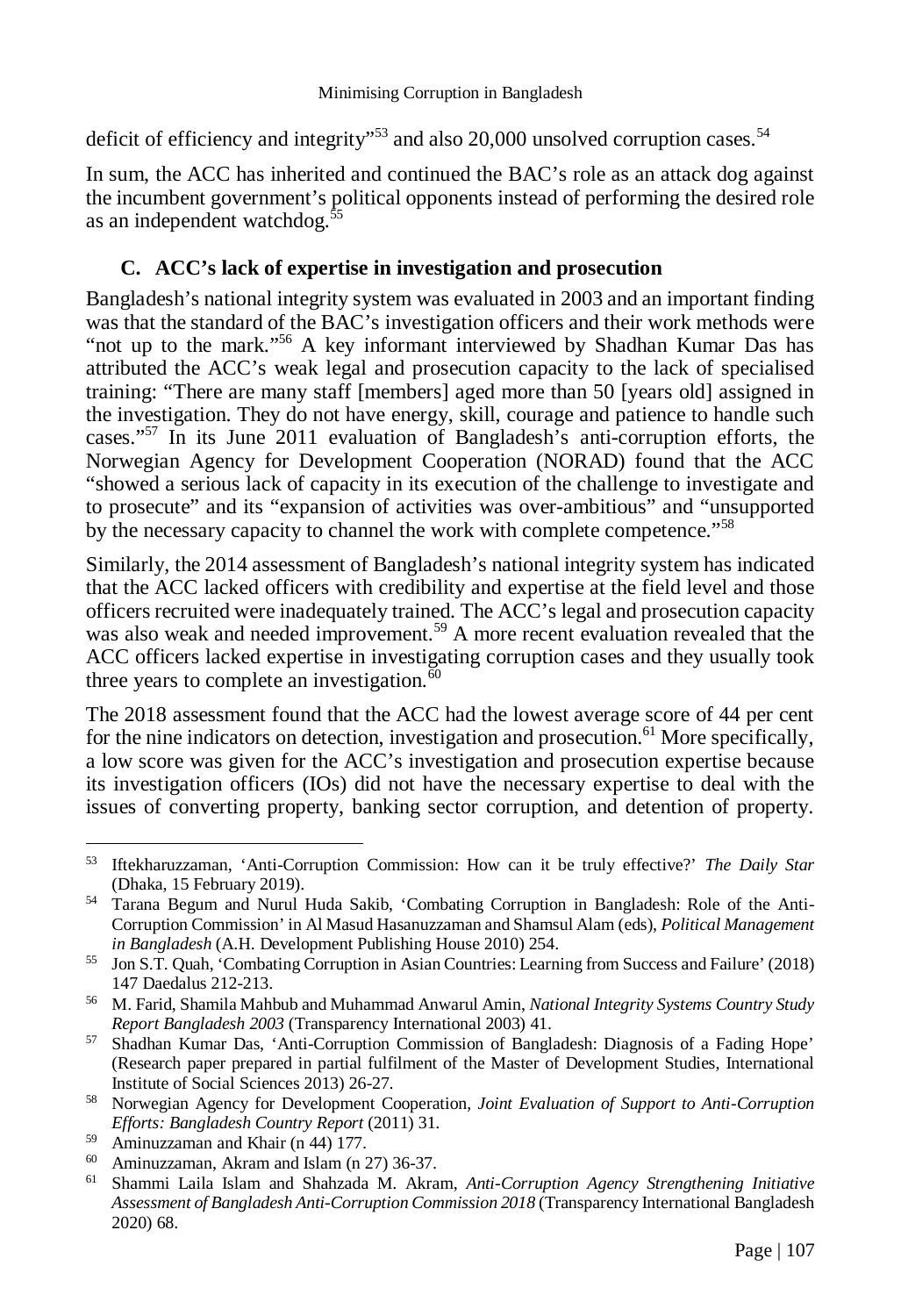Newly recruited IOs who were not familiar with the procedure for filing corruption cases made procedural mistakes. On the other hand, older ACC officers lack the knowledge and skills to investigate money laundering cases.<sup>62</sup>

In view of the above criticisms of the ACC's lack of expertise in investigating and prosecuting corruption cases, it is not surprising that Transparency International Bangladesh has described the ACC as "the most unenviable institution" in Bangladesh because "it has been ridiculed in the parliament and outside" and the "degree of professional excellence, integrity and credibility of its staff has been criticised." The ACC has also failed to address the "integrity, transparency and capacity of its staff" and has not adopted a code of conduct and manual for internal governance for its personnel.<sup>63</sup>

Governments usually rely on codes of conduct to guide and control the behaviour of public officials by providing them with an indication of the desired ethical values, guidelines for their behaviour as well as the punishment for violating these principles.<sup>64</sup> While codes of conduct are not "a cure-all for all violations of the public trust," they "provide preventive medicine against the malady of unethical conduct and a distasteful dose of medicine for an employee who contracts the disease."<sup>65</sup> A code of conduct provides new recruits to the civil service with a guide for evaluating the propriety of their own actions and the actions of other individuals. Hence, it is troubling and puzzling why the Bangladesh ACC has operated for the past 16 years without a code of conduct for its personnel, especially when its function is to curb corruption in both the public and private sectors. This means that the ACC's personnel have been performing their duties since November 2004 without the benefit of having a code of conduct to prevent them from behaving unethically. Indeed, the absence of a code of conduct for the ACC's personnel should be rectified because it sends the wrong signal not only to them but also to other public officials and citizens in Bangladesh.

An analysis of the 70,464 corruption complaints received by the ACC during 2014- 2018 in Table 6 shows that only 6,138 complaints (8.7 per cent) were screened by it for enquiry, 2,771 complaints (3.9 per cent) were referred to other ministries for action, and no action was taken for 61,555 complaints (87.4 per cent), which were filed. With the ACC's heavier workload and increased number of vacancies, its output has decreased with the total number of investigations reduced from 3,428 in 2016 to 1,519 in 2017, and the number of investigations completed also decreased from 2,271 to 489 during the same period. $66$ 

**Table 6: Corruption Complaints Received and Dealt by the ACC, 2014-2018**

 $\overline{a}$ <sup>62</sup> Ibid, 52.

<sup>63</sup> Iftekharuzzaman, 'The most unenviable institution' *The Daily Star* (Dhaka, 18 March 2013).

<sup>64</sup> Alan Lawton, Julie Rayner and Karin Lasthuizen, *Ethics and Management in the Public Sector*  (Routledge 2013) 98.

<sup>65</sup> Kenneth Kernaghan, *Ethical Conduct Guidelines for Government Employees* (Institute of Public Administration of Canada 1975) 4-5.

<sup>66</sup> Bangladesh ACC, *Annual Report 2016* (2017) 26 and Bangladesh ACC, *Annual Report 2018* (2019) 26.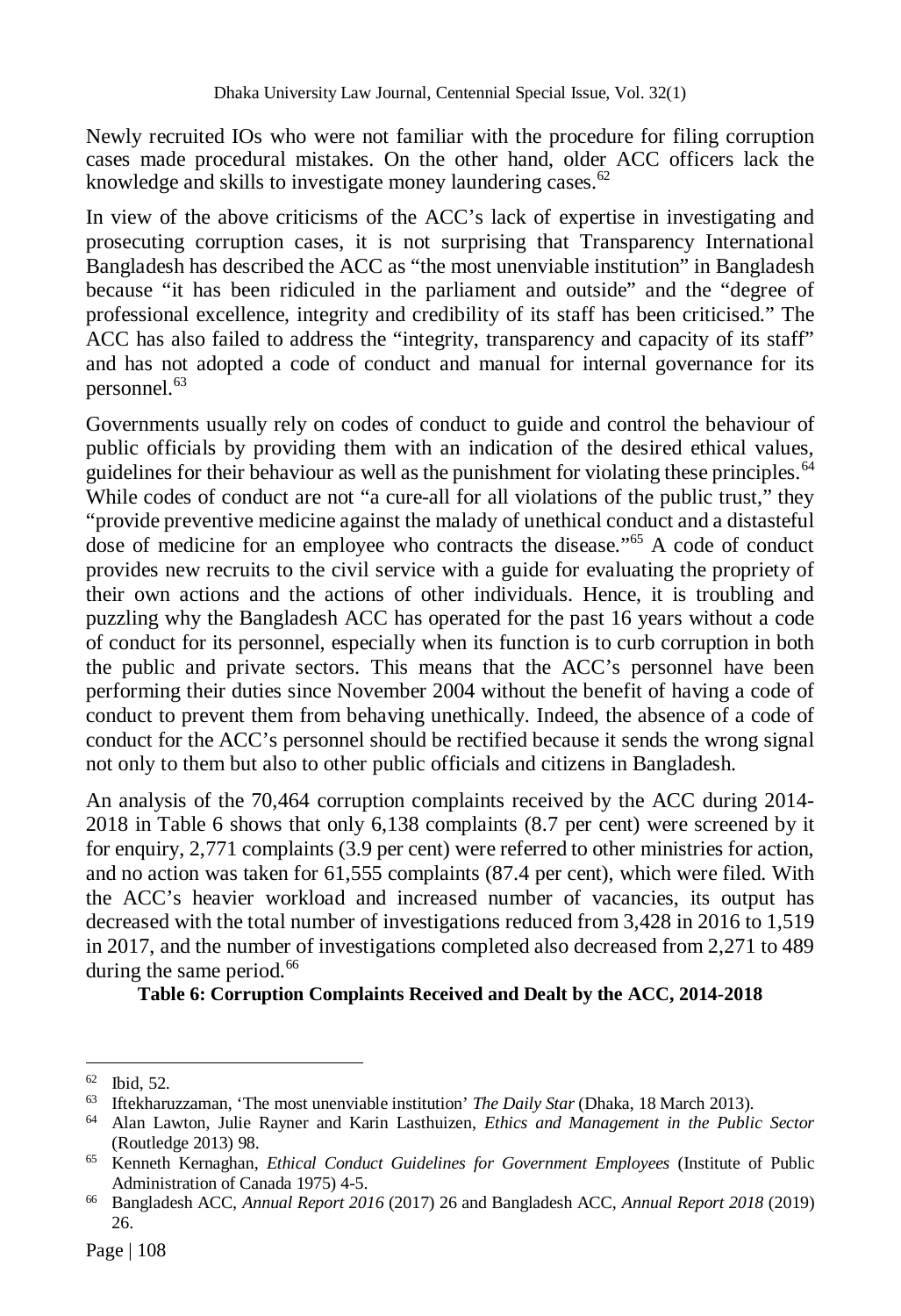| Year  | No. of complaints<br>received | No. of complaints<br>screened for<br>enquiry | No. of complaints<br>sent to ministries | No. of complaints<br>filed |
|-------|-------------------------------|----------------------------------------------|-----------------------------------------|----------------------------|
| 2014  | 12.500                        | $1,689(13.5\%)$                              | 237 (1.9%)                              | 10,574 (84.6%)             |
| 2015  | 10,415                        | $1,240(11.9\%)$                              | $165(1.6\%)$                            | 9,010(86.5%)               |
| 2016  | 12.990                        | $1,007(7.8\%)$                               | 588 (4.5%)                              | 11,395 (87.7%)             |
| 2017  | 17,953                        | 937 (5.2%)                                   | $377(2.1\%)$                            | 16,639 (92.7%)             |
| 2018  | 16.606                        | $1,265(7.6\%)$                               | $1,404(8.5\%)$                          | 13,937 (83.9%)             |
| Total | 70.464                        | 6,138(8.7%)                                  | 2,771(3.9%)                             | 61,555 (87.4%)             |

**Sources:** Bangladesh ACC, *Annual Report 2017* (2018) 22 and Bangladesh ACC, *Annual Report 2018* (2019) 21.

The clearest manifestation of the ACC's limited expertise in prosecution is the absence of its own prosecution unit 16 years after its formation. Section 33 of the ACC Act of 2004 has stipulated that the ACC should establish:

- 1. Its own prosecution unit consisting of the number of prosecutors required to conduct the cases to be investigated by the commission under this law and to be tried before the special judge.
- 2. The conditions of appointment and service of the prosecutors shall be determined by rules.
- 3. Until the appointment of its own prosecutors under this law, lawyers *temporarily appointed* by the commission shall conduct its cases.
- 4. Prosecutors appointed under this section shall be deemed to be public prosecutors (emphasis added).

The ACC has not explained in its annual reports why it has not established its own prosecution unit as required by section 33 during the past 16 years and continues to rely on the "temporary appointment" of lawyers on contract to serve as public prosecutors instead of filling the 10 sanctioned positions of prosecutors.<sup>67</sup> The ACC employed 28 lawyers to handle its prosecution cases in  $2018$ .<sup>68</sup> The 2018 assessment of the ACC mentioned above also found that the lawyers hired by the ACC were not qualified and lacked the necessary skills and competence to be public prosecutors.<sup>69</sup> Consequently, it is not surprising that the ACC's conviction rate has varied from 37 per cent in 2015 to 68 per cent in 2017.<sup>70</sup>

### **VI. CONCLUSION**

The preceding analysis shows that Bangladesh has established the ACC as a Type A

l

<sup>67</sup> Bangladesh ACC, *Annual Report 2016* (2017) 31.

<sup>68</sup> Bangladesh ACC, *Annual Report 2018* (2019) 38.

 $69$  Islam and Akram (n 61) 52.

<sup>70</sup> Bangladesh ACC, *Annual Report 2018* (2019) 34.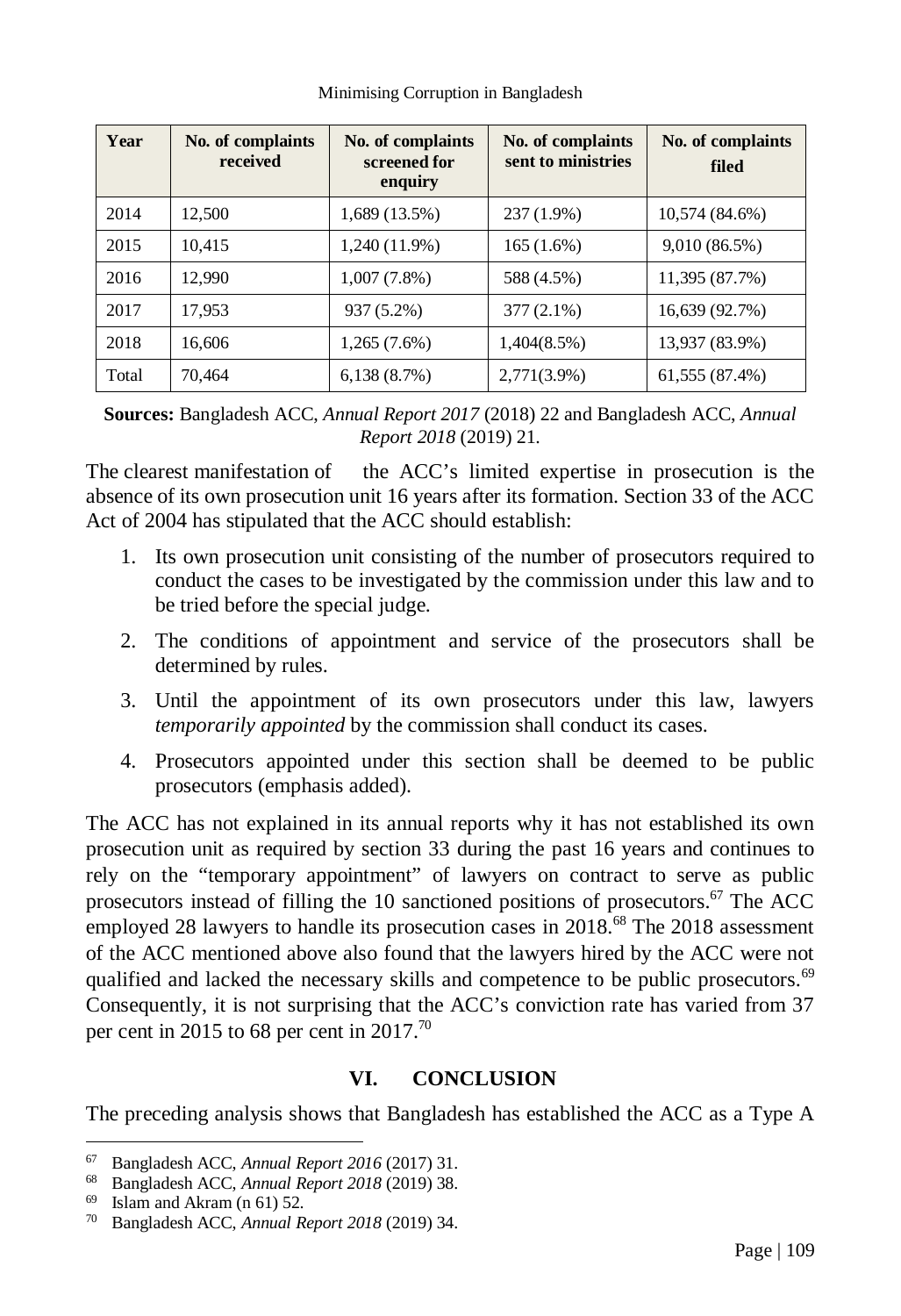ACA in 2004 to emulate the formation of the CPIB in Singapore in 1952 and the ICAC in Hong Kong in 1974. However, unlike the CPIB and ICAC, the ACC has to date failed to perform the desired role of an independent watchdog because of the lack of political will of both the AL and BNP governments which have used the ACC as an attack dog against their political opponents when they are in power. Furthermore, the ACC is also a paper tiger because both governments have not provided it with the necessary budget and personnel to enforce the anti-corruption laws impartially without political interference.

Table 7 confirms that the ACC is ineffective in minimising corruption because Bangladesh has performed poorly on the CPI from 2012-2019 with its CPI scores varying from 25 in 2014 and 2015 to 28 in 2017. Similarly, Table 7 also shows that Bangladesh's percentile rank on the World Bank's control of corruption indicator has declined from 21.33 in 2012 to 16.35 in 2019. Does Bangladesh's consistently weak performance on both the CPI and the control of corruption indicator during 2012-2019 mean that minimising corruption in Bangladesh is an impossible dream?

Learning from the successes of Singapore and Hong Kong in combating corruption, $7<sup>1</sup>$ policy-makers in Bangladesh will only succeed in combating corruption if both the AL and BNP political leaders have sufficient political will to relinquish their reliance on the ACC as an attack dog against each other when they are in power. However, if these political leaders persist in using the ACC as an attack dog, the only alternative avenue for change is for concerned Bangladeshi citizens to elect other competent and honest persons to political office who are accountable for their actions.<sup>72</sup>

| Year | <b>Corruption Perceptions Index</b> |              | <b>Control of Corruption</b> |                        |
|------|-------------------------------------|--------------|------------------------------|------------------------|
|      | Rank                                | <b>Score</b> | <b>Score</b>                 | <b>Percentile rank</b> |
| 2012 | $144^{th}/176$                      | 26           | $-0.85$                      | 21.33                  |
| 2013 | $136^{th}/177$                      | 27           | $-0.89$                      | 20.85                  |
| 2014 | $145^{th}/175$                      | 25           | $-0.89$                      | 19.23                  |
| 2015 | $139^{th}/168$                      | 25           | $-0.81$                      | 22.12                  |
| 2016 | $145^{th}/176$                      | 26           | $-0.86$                      | 18.75                  |
| 2017 | 143 <sup>rd</sup> /180              | 28           | $-0.83$                      | 19.23                  |
| 2018 | $149^{th}/180$                      | 26           | $-0.91$                      | 16.83                  |

**Table 7: Bangladesh's Performance on the CPI and Control of Corruption, 2012-2019**

 $71\,$ <sup>71</sup> For details of Singapore's and Hong Kong's effective anti-corruption strategies, see Jon S.T. Quah, 'Singapore's Effective Anti-Corruption Recipe: Lessons for Other Countries' in Adam Graycar (ed), *Handbook on Corruption, Ethics and Integrity in Public Administration* (Edward Elgar 2020) 360-376 and Ian Scott and Ting Gong, *Corruption Prevention and Governance in Hong Kong* (Routledge 2019).

<sup>72</sup> Jon S.T. Quah, 'The Critical Importance of Political Will in Combating Corruption in Asian Countries' (2015) 18 Public Administration and Policy 15-17.